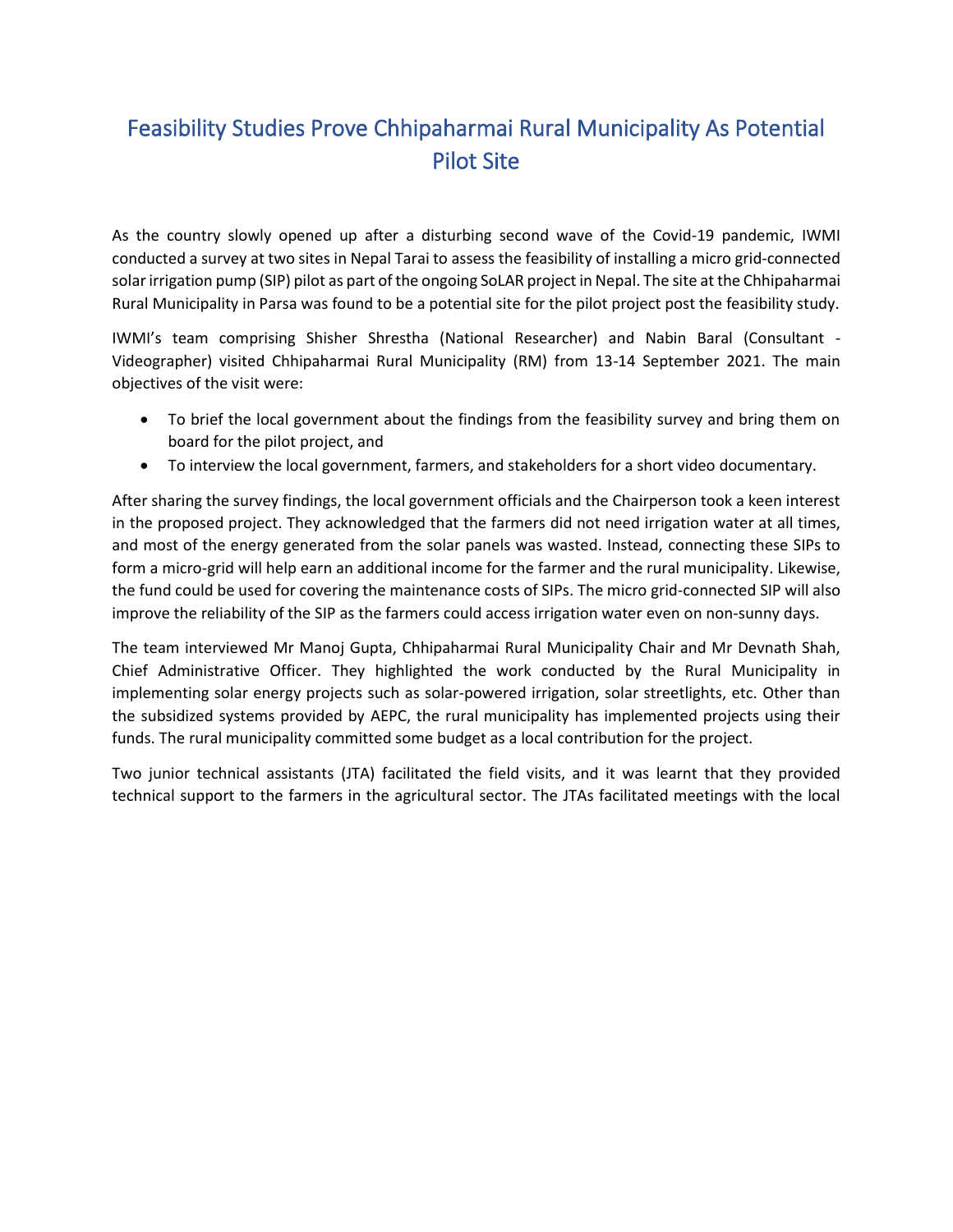farmers, and Nabin Baral interviewed two farmers. The farmers seemed enthusiastic about the proposed pilot once they learned about access to irrigation water, even during non-sunny days.

## *Photos from the field*



*Nabin Baral interviewing Mr Bhulan Kumar Shah (JTA, Chhipaharmai RM) and Mr Zariff Hussein (former AEPC Official). Photo: Shisher Shrestha/IWMI*